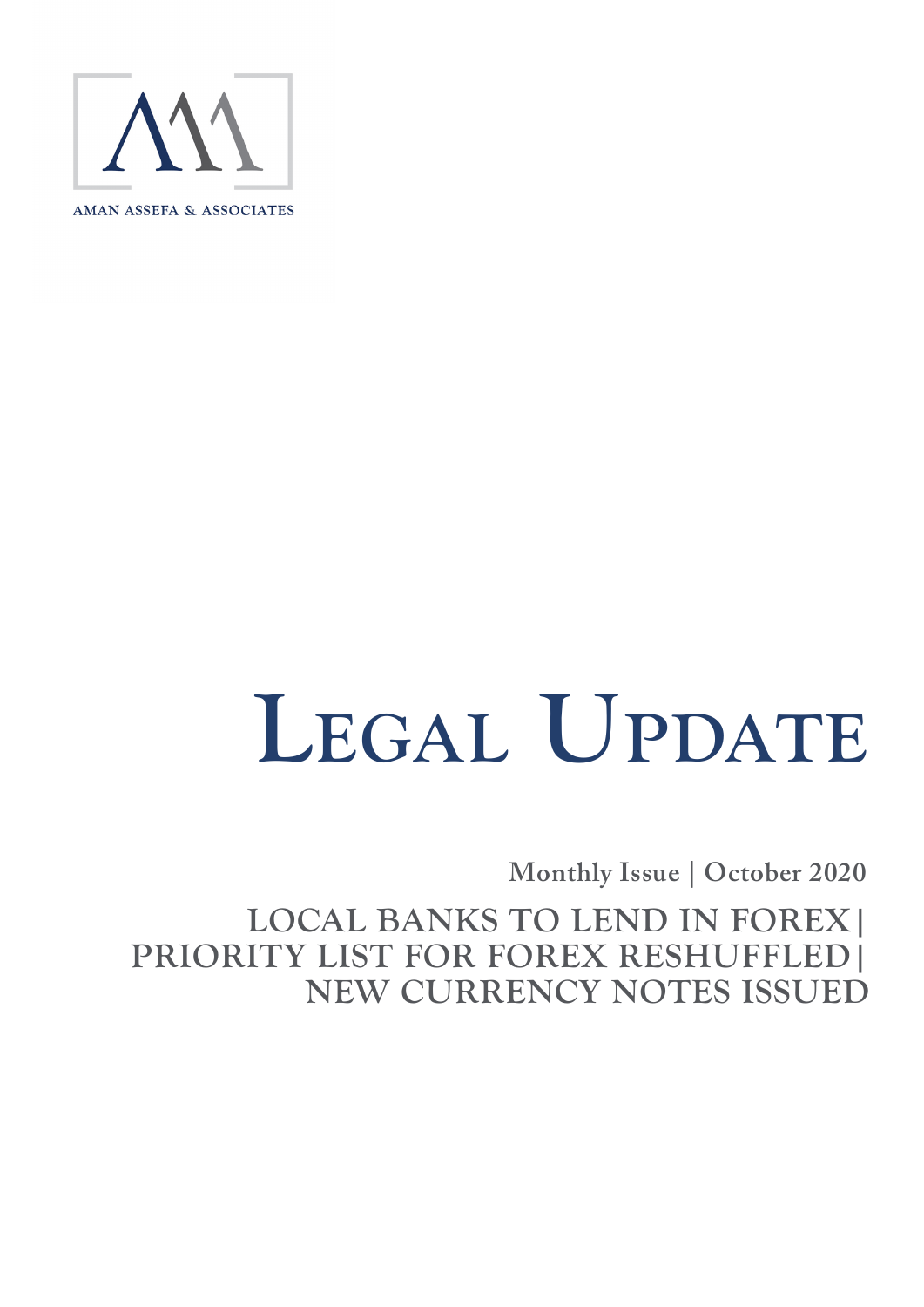

## **LOCAL BANKS TO LEND IN FOREX | Priority list for forex reshuffled | New currency notes issued**

The National Bank of Ethiopia ("NBE") continues to issue numerous directives with significant implications in the overall financial and monetary transactions of the Country. These regulatory measures are said to alleviate severe foreign currency shortage and control informal money transactions.

Among these, the recent new directives on Payment Instrument Issuers and Payment System Operators, regarded as paving a way for reform in the digital financial sector, are addressed in our previous months' legal updates (<https://bit.ly/3i2uMFv;> <https://bit.ly/35JZTjO>). This legal update will particularly address some of the much recent regulatory reforms by the NBE on the permission of local banks to lend in forex to local borrowers generating forex; the reshuffling of the forex allocation list and the issuance of new currency notes.

### **BANKS TO LEND IN FOREIGN EXCHANGE**

One of the significant leaps in terms of efforts to alleviate the existing forex crunch is the newly introduced directive that enables Ethiopian banks intermediate forex denominated loans to local borrowers. This directive, effective as of August 18, 2020, has relaxed the stringent regulation of external indebtedness by NBE.

The directive allows banks to borrow in forex from foreign lenders and extend such credit to local borrowers engaged in forex generating activities as well as collecting the repayment of the debt in forex. The new Directive for Foreign Currency Intermediation by Banks (Directive No. SBB/77/2020) allows banks to borrow and extend a loan denominated in US Dollars, Pound Sterling, Euro, Chinese yuan, Canadian Dollars and Japanese Yen to local entities, such as exporters, who generate forex. The banks may also choose to deposit the fund acquired through external lending at NBE or a foreign correspondent bank.

While banks are exempt from a separate approval process from NBE for undertaking the foreign loan intermediation, the directive puts stringent requirements on the banks before it can borrow from external sources or lend back in Forex to local entities. These are some of the requirements are as below: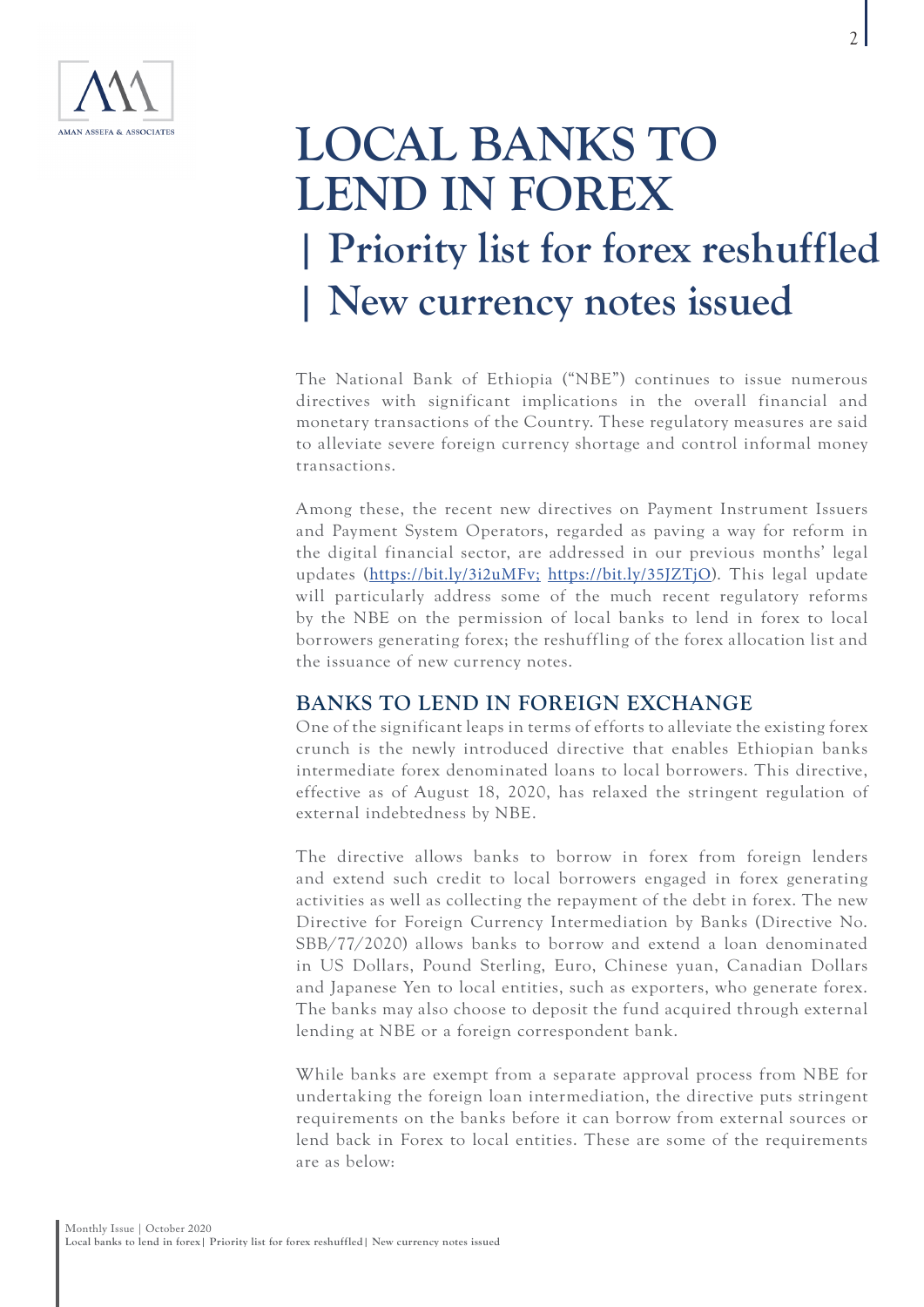| Requirements to borrow in forex<br>from external sources                                                                                                                                                                                            | Requirements to lend in forex to<br>local forex generating entities                                                                                                                                                                                                                        |
|-----------------------------------------------------------------------------------------------------------------------------------------------------------------------------------------------------------------------------------------------------|--------------------------------------------------------------------------------------------------------------------------------------------------------------------------------------------------------------------------------------------------------------------------------------------|
| Grace period of at least three years.<br>The total repayment period will be at least<br>six years, including the grace period.                                                                                                                      | The loan shall not exceed 70% of the total<br>project or the net worth of the borrower's<br>business. The borrower shall contribute<br>the remaining 30% in any currency in the<br>form of equity.                                                                                         |
| The all-in-cost (i.e. total cost of the<br>external loan, including the interest rate<br>and other expenses) should not exceed<br>LIBOR plus 5%.                                                                                                    | The banks are required to make<br>disbursements based on the<br>specific needs of the projects with<br>a strict follow up of the project<br>execution and loan utilization.                                                                                                                |
| The banks shall register this external<br>loan and deposit the signed contract at<br>the NBE within 5 business days from<br>signing.                                                                                                                | The.<br>banks<br>shall<br>make<br>direct<br>a<br>disbursement into the supplier of the<br>borrower, which requires payment in<br>forex.                                                                                                                                                    |
| No prepayment (early payment) without<br>approval by NBE.                                                                                                                                                                                           | Annual debt-service-coverage ratio in<br>forex of at least one throughout the<br>repayment period.                                                                                                                                                                                         |
| The bank must open a foreign currency<br>reserve account at NBE and maintain<br>5% of the outstanding balance of the<br>external loan.<br>This reserve account is an interest<br>bearing to be paid by the NBE at a rate of<br>one-month USD LIBOR. | The borrower has to open a forex debt-<br>services reserve account with a minimum<br>deposit balance that equates to the<br>following six-month (6) debt service by<br>the borrower. The minimum deposit<br>balance shall not count to the retention<br>'Account A' right of the borrower. |

In addition to the above specific requirements, the NBE puts a very general obligation on the board of directors of the banks to develop and put in place policies and mechanisms that allows them to asses, manage and mitigate forex related risks. It lacks specific details as to the manner and process of repayment. It seems that the NBE has recognized the need for a forex but has regarded that local banks are better placed to rate the credit-worthiness of local borrowers and hence entrust them with the task of intermediating the forex lending process. Further, these banks are given a broader mandate of closely following up with forex demanding projects to the extent of being required to make direct disbursement to suppliers on behalf of the borrower.

While this directive is a positive step towards better access to forex to local business that are suffering from the dire lack of it, it is yet to be seen if such loans are going to be accessible and address the underlying problem facing the many local businesses.

### **ALLOCATION OF FOREX LIST RESHUFFLED**

As part of its mandate and effort to ensure the efficient and proper allocation of the scare resource of forex, it has been issuing directives that regulate the allocation and utilization of forex. Effective from October 5 2020, a new directive is issued replacing the one from July 2019 (Transparency in Foreign Currency Allocation and Foreign Exchange Management Directive No. FXD/67/2020).



3

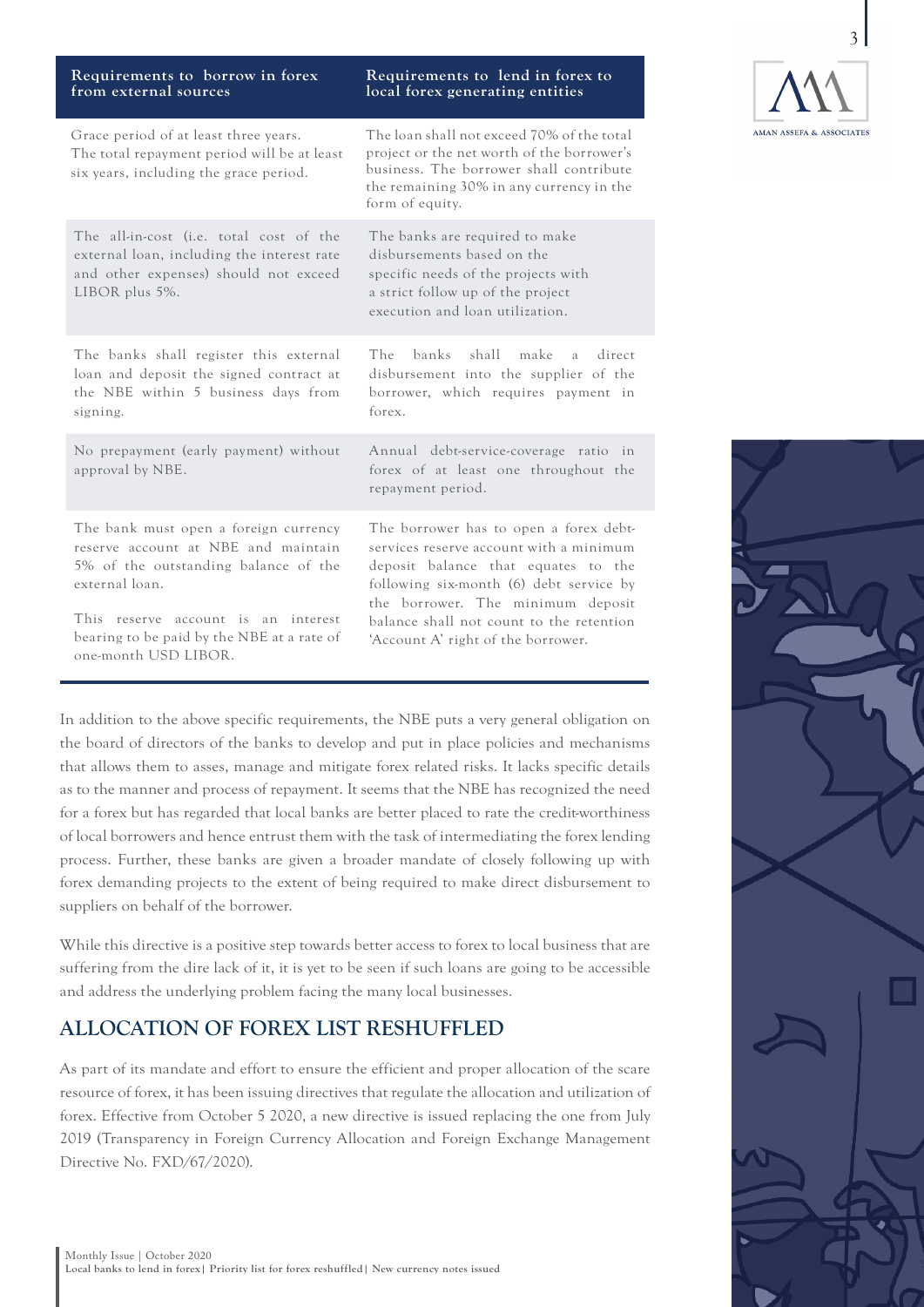

This new directive has introduced few important changes. Fuel used to be a first-priority item along with medicine and laboratory reagents. Under the new directive, fuel is removed from all of the three-priority categories. The other significant change with direct implication to foreign investments is the relegation of the repatriation of profit and dividends to third-priority category. Previously, such items were under second priority list along with inputs for agriculture and manufacturing. This push to third-category coupled with the first-come-first served rule of the directive will further prolong the repatriation of profits and dividends.

While the new directive maintains the requirement that demands banks to apportion at least 50% of their total foreign currency allocations for the import of the priority items, it introduces additional obligation that 10% of the total allocated value to be distributed to first-priority items of pharmaceuticals while the second and the third categories will receive 45% each.

Other forex payments such as invisible payments (like commissioning, consultancy & royalty fees), external debt repayments; payment of Supplier's Credit and salary of expat employees continue to be granted on demand without being subjected to the priority categorization and the need for registration requirements.

Another notable change is the restriction put on the discretion of the Governor and Vice-Governors of the banks to grant special priority approval, which is now limited to requests from financial institutions, the federal and regional governments and city administrations on a case-by-case basis.

### **NEW CURRENCY NOTES, CASH WITHDRAWAL LIMITS AND RELATED RESTRICTIONS**

The most widely publicized new measure by the NBE is the introduction of new currency notes on September 14, 2020. The measure replaced the Birr notes of 10, 50 and 100 and introduced a Birr 200 note, which did not exist before. These new notes have already began circulating in the market replacing the old ones and will continue for the coming three months from its introduction. It has been reported that the currency change is aimed at gathering currency circulating informally and outside of financial institutions; curb corruption and contraband; and support financial institutions confront currency shortage.

The currency change comes few months after the NBE issued a directive limiting cash withdrawals for individuals and companies from commercial banks and microfinance institutions. This directive (Directive No. FIS/03/2020) seems to be an extension of the government's effort in curbing illegal transactions and promoting non-cash transaction. Accordingly, the directive sets a daily and monthly cash withdrawal limit on both companies and individuals. Companies& other judicial entities may not undertake cash withdrawal of more than ETB 300,000.00 (three hundred thousand Birr) on a single day and a maximum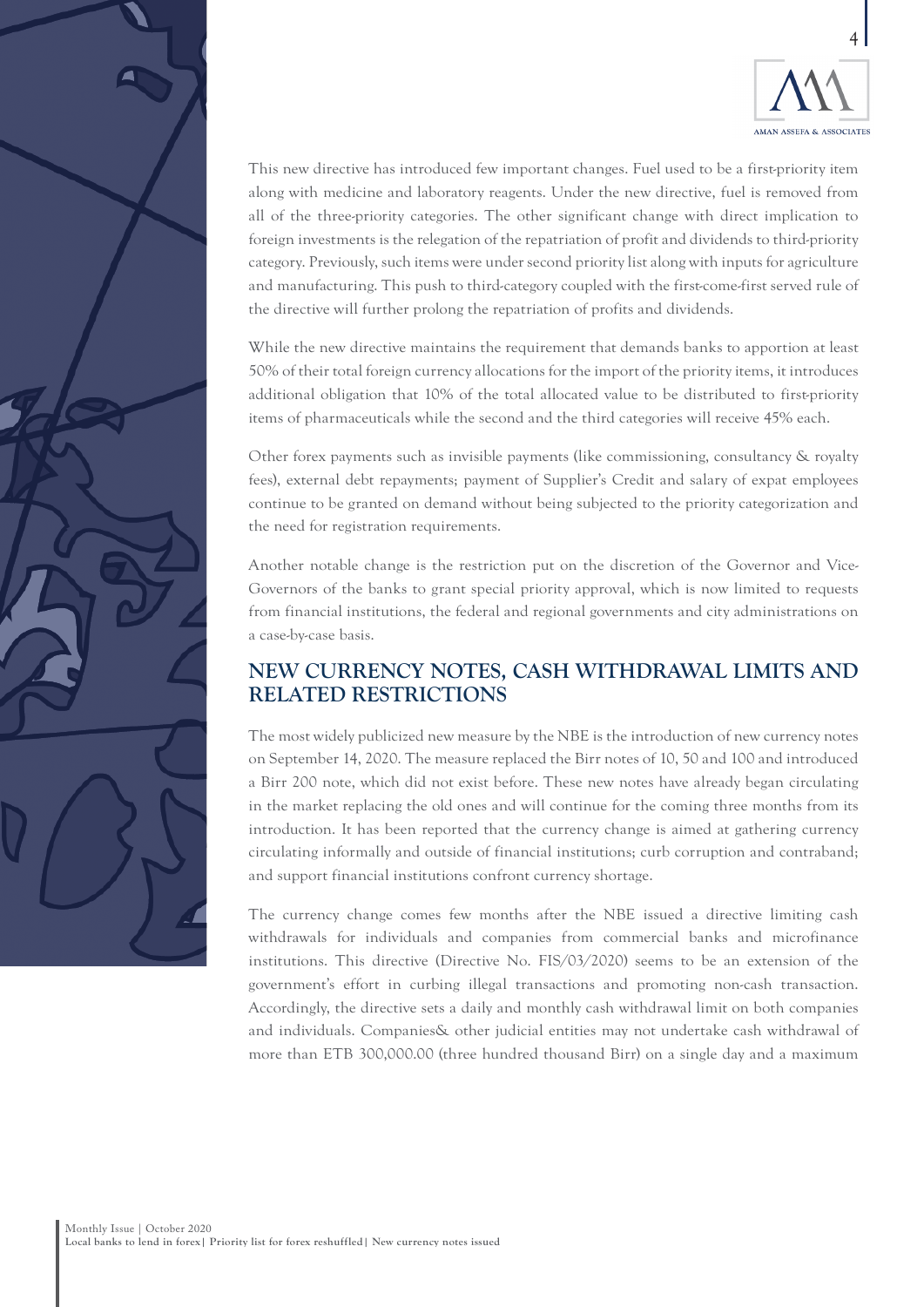

of ETB 2,500,000.00 (Two Million Five Hundred Thousand Birr) in one month. The directive also limits the cash withdrawal amount for individuals to a maximum of ETB 200,000.00 (Two Hundred Thousand Birr) a day and ETB 1,000,000.00 (One-million Birr) in a month. These maximum limits are the aggregate of cash withdrawal and cashing of cheques by a single company or individual customer from different branches and deposit account in a day or month. The daily withdrawal limit has since been reduced to ETB 50,000.00 (Fifty Thousand Birr) for individuals and ETB 75,000.00 (Seventy-five Thousand Birr) for judicial entities.1

Any transaction beyond the above-set limits can be made with payments from account to account transfers, with cheque payments, CPOs or other forms of payment systems. The Presidents (CEOs) of the commercial banks may approve cash withdrawal in excess of the limit under exceptional cases, using a criteria approved by the NBE. Any financial institution, which breaches these cash withdrawal limits is subject to a fine.

It is now being reported that the limitation on cash withdrawal is fully removed for certain entities such as government institutions, charity organizations, embassies and credit cooperatives.

Related with these measures, the Federal Documents Authentication and Registration Agency ("DARA"), commencing from September 17, 2020, has put restrictions on the authentication and registration of loan agreements and sale of movables and immovable properties. DARA now requires all such transactions to be undertaken through bank-to-bank transfers, which ought to be supported by a bank transfer slip, bearing the stamp of the bank. DARA has also temporarily halted the authentication and registration of the transfer of movables and immovable properties through donations/gifts.

 $^{\rm 1}$  This is as per the latest information we have gathered as of the date of this legal update.